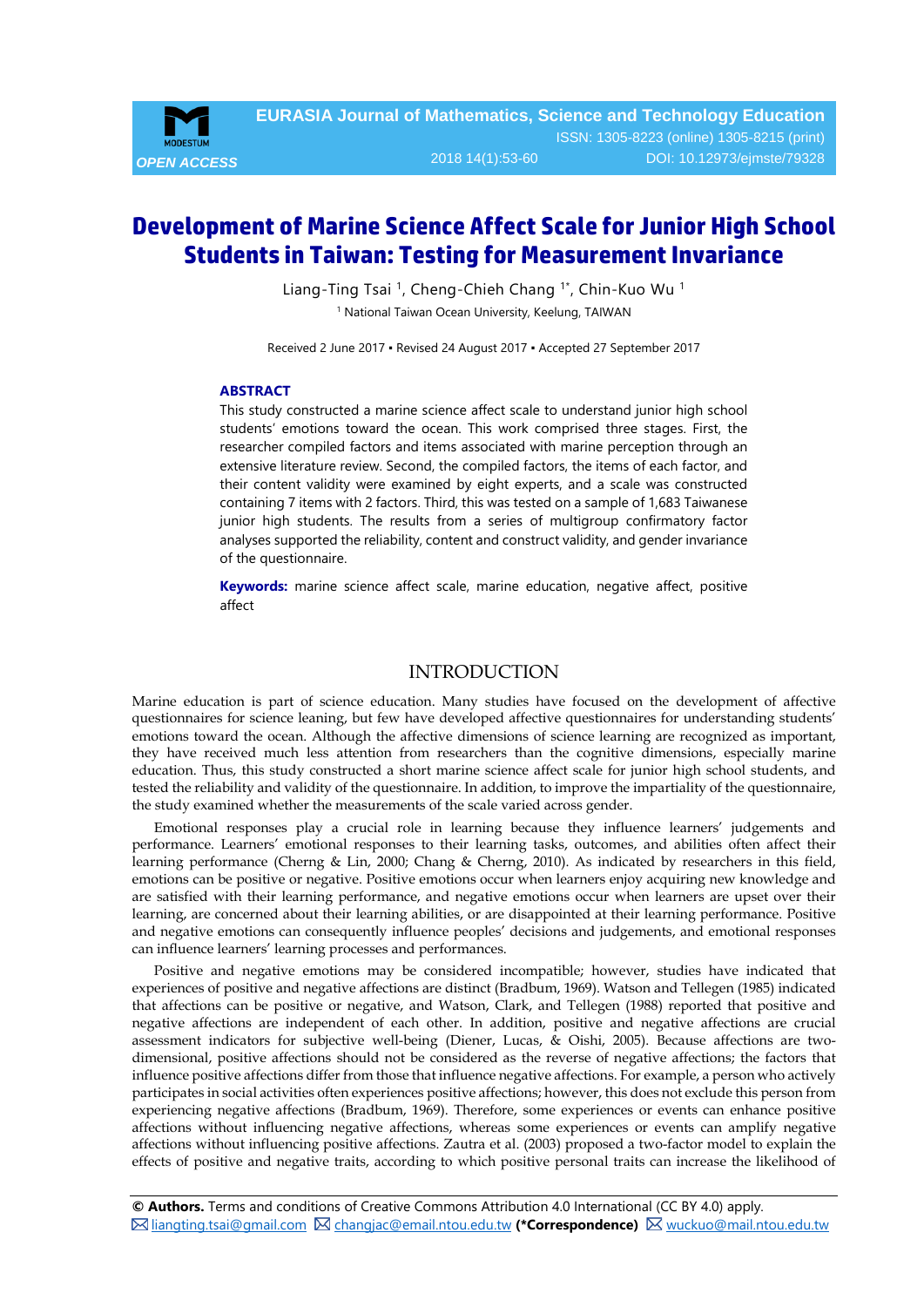#### **Contribution of this paper to the literature**

- This initial investigation demonstrated favorable psychomentric properties for the short version of a marine affect scale for a sample of Taiwanese junior high school students.
- Marine science educators can use the marine science affect scale to enhance teaching efficacy by addressing students' emotions toward the ocean, as associated with their marine literacy or marine science knowledge.
- The developed scale may enhance marine science learning both in classrooms and in family life.

positive social conditions occurring and enhance positive affections, but they do not increase the likelihood of negative social conditions occurring, nor do they influence negative affections. Similarly, negative personal traits can increase the likelihood of negative social conditions occurring and amplify negative affections, but they do not influence positive social conditions or positive affections. In other words, positive and negative personal traits differ in how they influence positive and negative social conditions and affections.

According to the aforementioned assertions, knowledge of the positive domain explains the negative domain but to an extremely limited degree, and vice versa. Therefore, the influences of positive and negative affections warrant investigation.

Many researchers have developed and discussed the psychometric properties of the positive and negative affect scale (PANAS) (Chin, 2009; Chiu, Hung, & Chou, 2013; Pires, Filgueiras, Ribas, & Santana, 2013; Ebesutani, Okamura, Higa-McMillan, & Chorpita, 2011). Chin (2009) developed an instrument for assessing students' affect toward science writing and found that the instrument had the psychometric properties of reliability and validity in a sample of Taiwanese university students. Chiu et al. (2013) also developed a physical education affect scale for college students and demonstrated that it could measure emotional response and motivation. Moreover, several short forms of the PANAS have been proposed (Ebesutani, Regan, Smith, Reise, Higa-McMillan, & Chorpita, 2012; Karim, Weisz, & Rehman, 2011; Thompson, 2007). Ebesutani et al. (2012) and Karim et al. (2011) have both developed a shortened 5-item positive affect (PA) scale and a 5-item negative affect (NA) scale. Thompson (2007) developed an international PANAS short form in English, and the cross-sample stability, internal reliability, temporal stability, cross-cultural factorial invariance, and convergent and criterion-related validities were found to be psychometrically acceptable.

Many studies have demonstrated that the PANAS scale has strong psychometric properties. In addition to the reliability and validity of the development scale, measurement invariance must be established. Assessing measurement invariance is valuable when developing a measurement or questionnaire, especially in cross-cultural or group investigations, because it allows the researcher to determine whether participants from different groups or cultures attribute the same meanings to questionnaire items (Chen, 2008; Cheung & Rensvold, 2002; Cheung & Rensvold, 2000; Milfont & Fischer, 2010; Tsai, Yang, & Chang, 2015; Tsai & Yang, 2012). Measurement invariance does not mean that all subjects are equal with respect to the variable in question, rather that they are equal with respect to the instrument in question (Tsai et al., 2015). Thus, measurement invariance is an important property developed to compare the mean level of a certain construct or trait among different groups, because interpretation of the mean differences may be problematic unless the underlying constructs are the same across groups (Wu & Yao, 2006). Therefore, the conclusions of investigations that do not demonstrate invariance are likely to be biased, with results that are consequently difficult to decipher.

The aim of this study was to construct a short marine science affect scale for junior high school students after establishing measurement invariance across gender, reliability, content validity, and construct validity.

## **METHODS**

#### **Participants**

Three stages of complex sampling design were employed to collect the data. First, two cohorts were randomly selected from four regions of Taiwan (northern, central, southern, and eastern). In the second and third stages, random sampling was employed to select schools and students in each selected region. A total of 1,675 junior high school students (442, 430, 439, and 364 from the northern, central, southern, and eastern regions, respectively, totaling 882 boys and 793 girls) participated in this study. All participants completed the marine science affect scale in groups.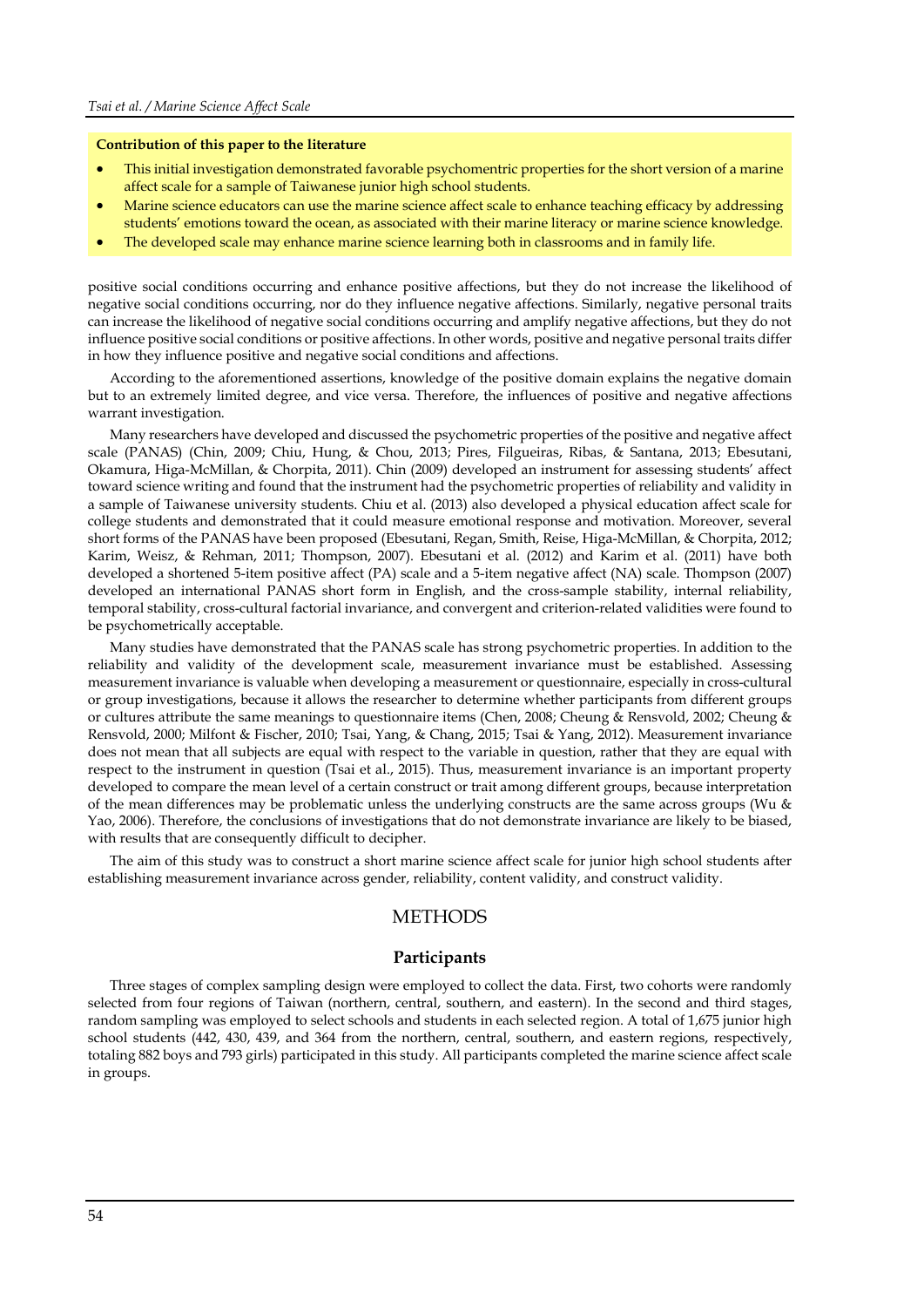#### **Measure**

The development of the marine science affect scale comprised three steps. First, the researcher compiled factors and items associated with the PANAS scale and marine perception scale through a comprehensive literature review (e.g., Watson, Clark, & Tellegen, 1988; Crawford & Henry, 2004). Second, three focus group meetings were conducted with eight experts to revise the marine science affect scale to cater culturally and linguistically to middleschool students in Taiwan, and thus measure their emotions about oceans more accurately. The experts revised the scale and its items, which were to be rated on a 5-point Likert scale. The first draft (version) of the scale consisted of two dimensions: 7 items were related to PA about marine education and 4 items to NA. Second, the factors, items of each factor, and content validity were examined by eight experts. After the focus group discussions, the second draft (version) of the questionnaire was developed, containing 5 items related to PA ("I like to learn about the ocean," "I am satisfied when I learn about the ocean," "I like to participate in ocean-related activities," "I am satisfied when I participate in ocean-related activities," and "I like to participate in ocean-related activities with my family on holidays") and 2 items related to NA ("I feel stressed when learning about the ocean;" "I feel stressed participating in ocean-related activities").

Finally, the revised version of the marine science affect scale was tested for conduct reliability and construct validity. This final step involved a study sample comprising ninth graders from northern, central, southern, and eastern Taiwan. The questionnaire employed a 5-point Likert scale with response categories *totally disagree*, *disagree*, *indifferent*, *agree*, and *totally agree*; however, the response scoring for the NA items was reversed. The average score was calculated to represent a level of PA and NA about oceans and marine education ranging from 0 to 5. Higher values on the PA dimension corresponded to a higher degree of positive affect, whereas higher values on the NA dimension corresponded to a lower degree of negative affect.

#### **Data Analysis**

The current study developed a short marine science affect scale for junior high school students, and examined whether the scale was measurement invariant across gender. Reliability analyses were conducted to evaluate the internal consistency of the scale. Confirmatory factor analysis (CFA) was also used in this study to evaluate construct validity. A series of multigroup CFA (MGCFA) analyses using Mplus 7 (Muthén & Muthén, 1998-2012), based on the MLR (maximum likelihood estimation with robust standard errors) estimation procedure (Muthén & Muthén, 1998-2012; Tsai & Yang, 2012, 2013; Tsai, Yang, & Chang, 2015) for conducting measurement invariance across gender, were also conducted.

In the first step, the reliability of the different dimensions and total scale were recognized, and CFA was used to identify the latent variables estimated from the observed items. If the goodness-of-fit of the CFA model fit well, then the construct validity and appropriateness of hypothetical latent variables were also established (Tsai et al., 2015). In the second step, multigroup analysis was conducted to test for gender measurement invariance. This procedure was used to test for the equivalence of relationships among variables in the hypothesized model across gender. Several nested models with increasing parameter constraints were examined hierarchically. If the model with more constrained parameters could yield a good fit, this increased confidence that the hypothesized model is stable and valid. In other words, the measurement invariance of the hypothesized model across gender frequently reflected the invariance of relations among items and latent variables in the model.

In this study, three goodness-of-fit indices, including comparative fit index (CFI), root mean squared error of approximation (RMSEA), and standardized root mean square residuals (SRMR), were utilized for model assessment. The chi-square statistic indicates sensitivity to sample size (Bollen, 1989; Schermelleh-Engel, Moosbrugger, & Müller, 2003); therefore, other substitutive indices were used in this current study. According to recommendations in the literature (Beauducel & Wittmann, 2005; Fan & Sivo, 2005; Tsai et al., 2015), CFI, RMSEA, and SRMR can be used as indicators for model assessment. The chi-square statistic was also used to examine the results.

In addition, multigroup analysis was conducted to test for the invariance of model parameters across gender, and models with sequential-added constraints to the less restricted model were tested hierarchically. The fit and comparison of the nested models can be assessed by the goodness-of-fit indices or chi-square difference test (Byrne & Stewart, 2006; Satorra, 2000; Cheung & Rensvold, 2002). This study evaluated relative fit using both ΔCFI and ΔRMSEA.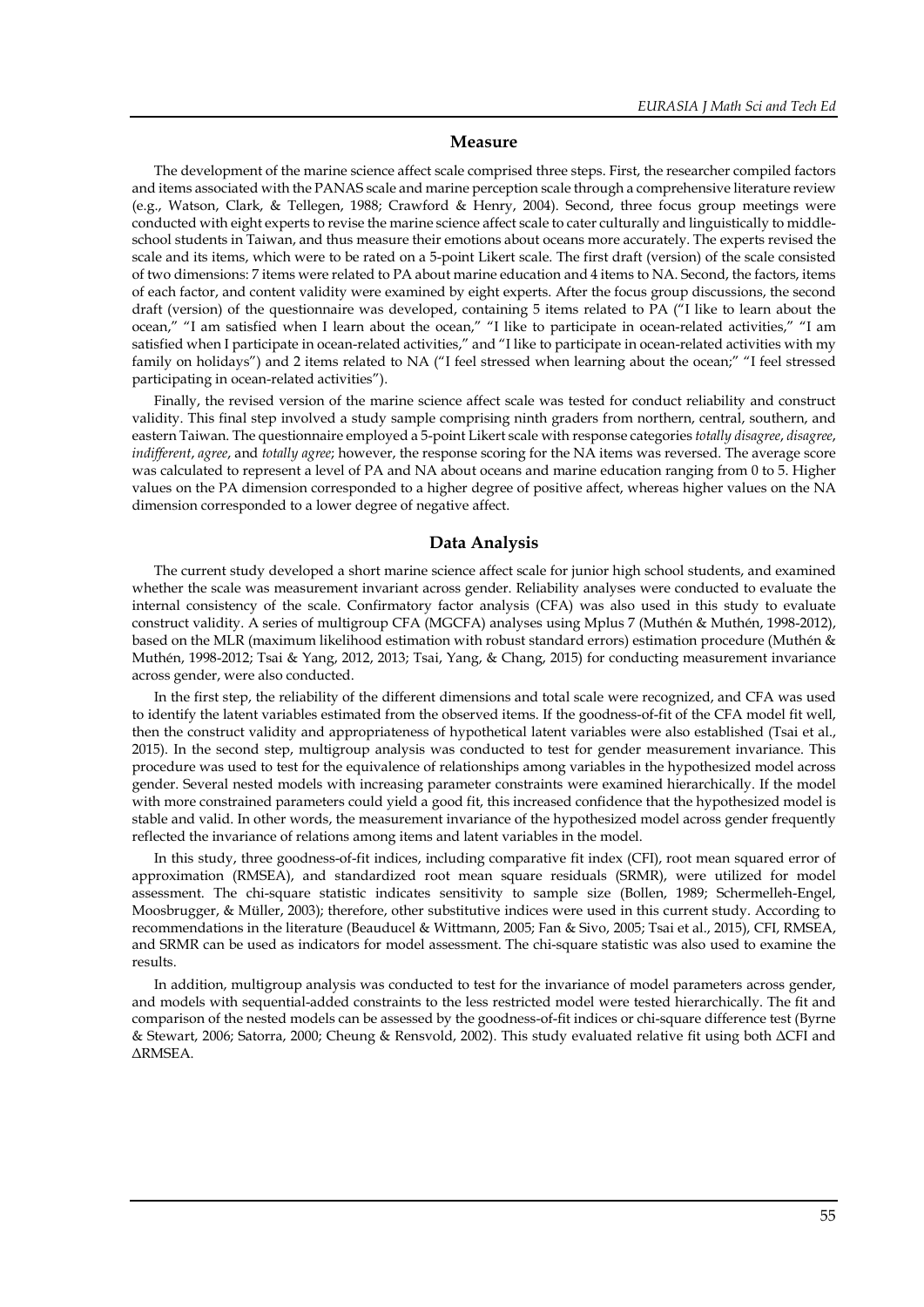| <b>Table 1.</b> Descriptive statistics of all items |          |                                                    |       |              |             |                       |                 |                 |          |  |
|-----------------------------------------------------|----------|----------------------------------------------------|-------|--------------|-------------|-----------------------|-----------------|-----------------|----------|--|
| <b>Item / Observed Variable</b>                     |          |                                                    |       | Male (N=888) |             | <b>Female (N=795)</b> |                 |                 |          |  |
|                                                     |          | Std.<br><b>Kurtosis</b><br><b>Skewness</b><br>Mean |       |              | <b>Mean</b> | Std.                  | <b>Skewness</b> | <b>Kurtosis</b> |          |  |
| PA                                                  | PA item1 | 2.55                                               | 1.295 | .434         | $-.793$     | 2.69                  | 1.202           | .300            | $-.648$  |  |
|                                                     | PA item2 | 2.54                                               | 1.320 | .498         | $-.776$     | 2.59                  | 1.221           | .393            | $-.623$  |  |
|                                                     | PA item3 | 2.74                                               | 1.278 | .199         | $-0.862$    | 2.80                  | 1.203           | .122            | $-706$   |  |
|                                                     | PA item4 | 2.56                                               | 1.323 | .429         | $-0.865$    | 2.66                  | 1.246           | .316            | $-.723$  |  |
|                                                     | PA item5 | 2.88                                               | 1.359 | .111         | $-1.106$    | 2.83                  | 1.273           | .091            | $-.910$  |  |
| NA                                                  | NA item1 | 2.58                                               | 1.357 | .408         | $-0.913$    | 2.57                  | 1.308           | .412            | $-0.806$ |  |
|                                                     | NA item2 | 2.55                                               | 1.366 | .468         | $-0.898$    | 2.49                  | 1.349           | .515            | $-.829$  |  |

Note: Std. = Standard Deviation

#### **Table 2.** Cronbach's alpha analysis

| <b>Item / Observed Variable</b> | Male (N=888) | Female $(N=795)$ | Total sample $(N=1,683)$ |
|---------------------------------|--------------|------------------|--------------------------|
| PΑ                              | .880         | .905             | .889                     |
| ΝA                              | 890          | .893             | 888                      |
| Total scale                     | .875         | 908              | .890                     |

## RESULTS

## **Descriptive Analysis**

Descriptive statistics, including the mean, standard deviation, skewness, and kurtosis for each item of the two dimensions by gender, are listed in **Table 1**. The means for each item were generally in the range of 2.55–2.88 for males and 2.49–2.83 for females. The means for each item do not indicate statistically significant differences between female and male students (*p* > .05). The values of skewness for the males and females ranged from 0.11 to 0.498 and 0.091 to 0.515, respectively, and the corresponding values of kurtosis ranged from −1.106 to −0.776 and −0.910 to −0.623. No items showed absolute values of skewness or kurtosis greater than the cutoffs of 3 or 8 recommend by Kline (2005) and Tsai et al. (2015), respectively. This indicates that the values fell within acceptable ranges of normal distribution.

#### **Reliability**

The reliability of two factors and that of the total scale were analyzed. The reliability was evaluated by Cronbach's alpha coefficient. The Cronbach's alpha of the two dimensions and total scale are .880, .890, and .875 for the male sample, and .905, .893, and .908 for the female sample (**Table 2**). The female sample exhibited higher reliability for the two dimensions and total scale than did the male sample. The Cronbach's alpha of the two dimensions and total scale are .889, .888, and .890 for the total sample. Analytical results indicated that the developed questionnaire exhibited appropriate internal consistency and acceptable reliability.

#### **Factorial Validity**

The hypothesized model is shown in **Figure 1**. The hypothesized model was identified and adequately fit the data. The goodness-of-fit indices were CFI = .985; TLI = .971; RMSEA = .080; SRMR = .028. All the estimated parameters shown in **Figure 1** are statistically significant (*p* < .05). CFI equal to or greater than .97 is preferred for a good model–data fit, and CFI greater than .90 is an acceptable lower bound (Schermelleh-Engel et al., 2003). The values of .08 for RMSEA and .05 for SRMR are also used as the upper bound for good model–data fit (Kline, 2005). These results indicate that the goodness-of-fit indices were all acceptable. This also indicated that the developed questionnaire had two dimensions and exhibited construct validity.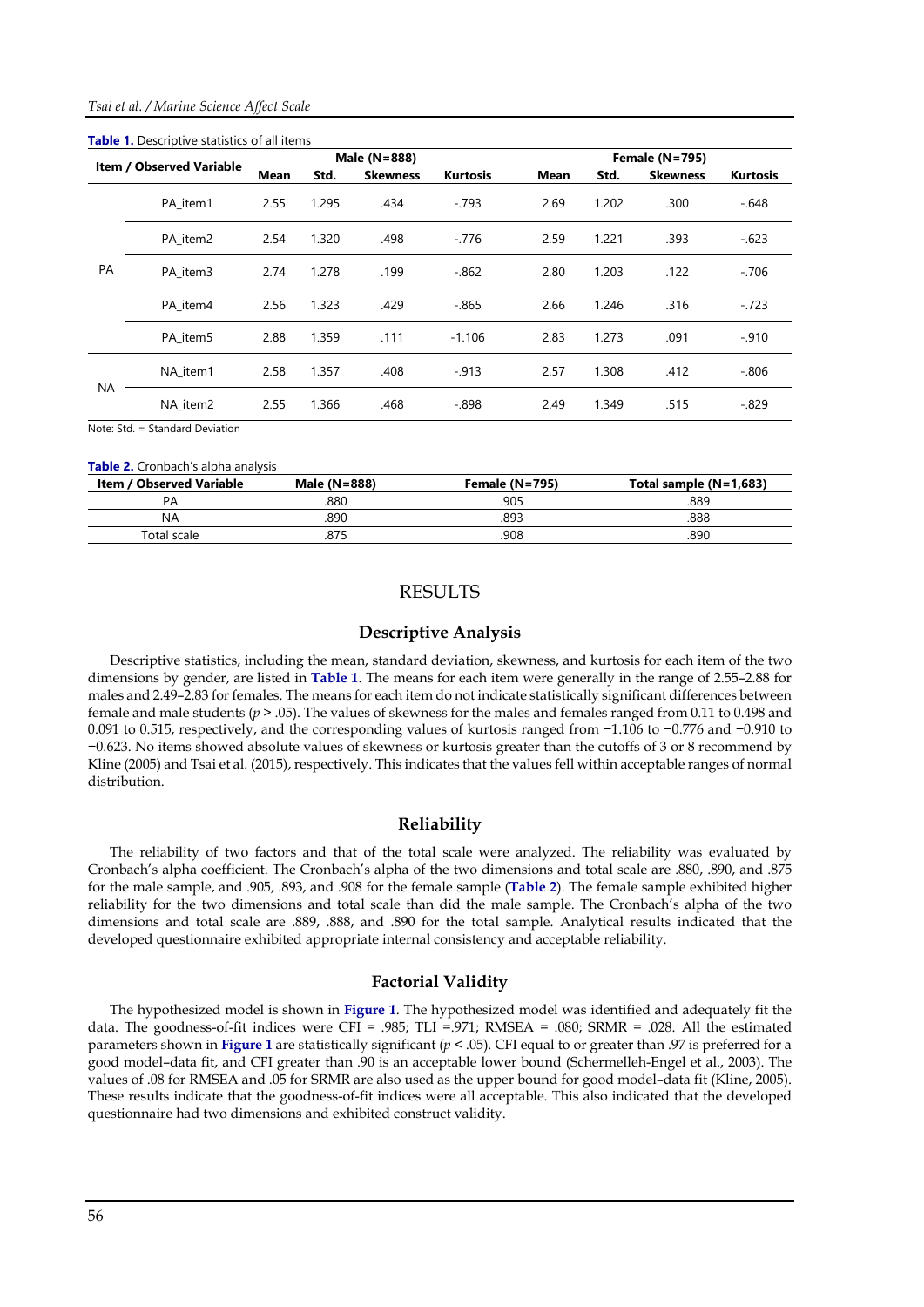

**Figure 1.** Hypothesized model of latent variables Note: PA = positive affect; NA = negative affect

## **Measurement Invariance across Gender**

To test whether the multiple-group analysis is valid and the invariance equivalent statistically, measurement invariance was tested through a series of nested models detection processes across groups (Byrne, 2008; Byrne & Stewart, 2006; Cheung & Rensvold, 2002; Tsai & Yang, 2012; Tsai et al., 2015). The first level involved the configural invariance (Model 1), also called the baseline model, with the least restrictions of the parameters. It was specified that each group had the same structure and pattern of estimated parameters. The second level (Model 2) tested the model with the equality constraints on the factor loadings across gender. The third level (Model 3) assessed whether the intercepts across gender were the same. Model 4 imposed constraints to test the invariance of disturbance of latent variables across gender. Finally, Model 5 had the most restriction; it added the residual variance equality constraints of the measured variables across gender (Byrne, 2008; Byrne & Stewart, 2006; Cheung & Rensvold, 2002). The models significantly differ if ΔCFI is greater than .01 (Cheung & Rensvold, 2002), or if ΔRMSEA is greater than .007 (Meade, Johnson, & Braddy, 2008). In other words, when the criteria of ΔCFI and ΔRMSEA are met, all specified constraints for parameters in the more restricted model are equal across gender.

Multigroup analyses for students of different genders were conducted sequentially with more additional constraints. The results of the goodness-of-fit indices are presented in **Table 3**. First, the configural invariance (Model 1) showed a good model–data fit across gender. Second, the goodness-of-fit for the invariance of factor loadings across gender (Model 2) indicated that it had an acceptable fit to the data. The ΔCFI and ΔRMSEA between Model 2 and Model 1 were less than the criteria; therefore, the invariance of factor loadings of measured variables was acceptable for both groups. Third, the goodness-of-fit of Model 3 was similarly acceptable, and ΔCFI and ΔRMSEA were also less than the criteria, indicating that the invariance of intercepts of measured variables was acceptable across gender. Subsequently, Model 5 constrained the disturbances of the latent variables to be equal across gender. The goodness-of-fit indices revealed that Model 5 had a good model–data fit and the changes in the goodness-of-fit of CFI and RMSEA were respectively less than the criteria. Finally, Model 5 constrained the invariance of the residual variance of the measured variables across gender. The goodness-of-fit indices showed that Model 5 fit the data well, and that the ΔCFI and ΔRMSEA were still less than the criteria. The results concluded that invariance of the residual variance of the measured variables across gender was supported.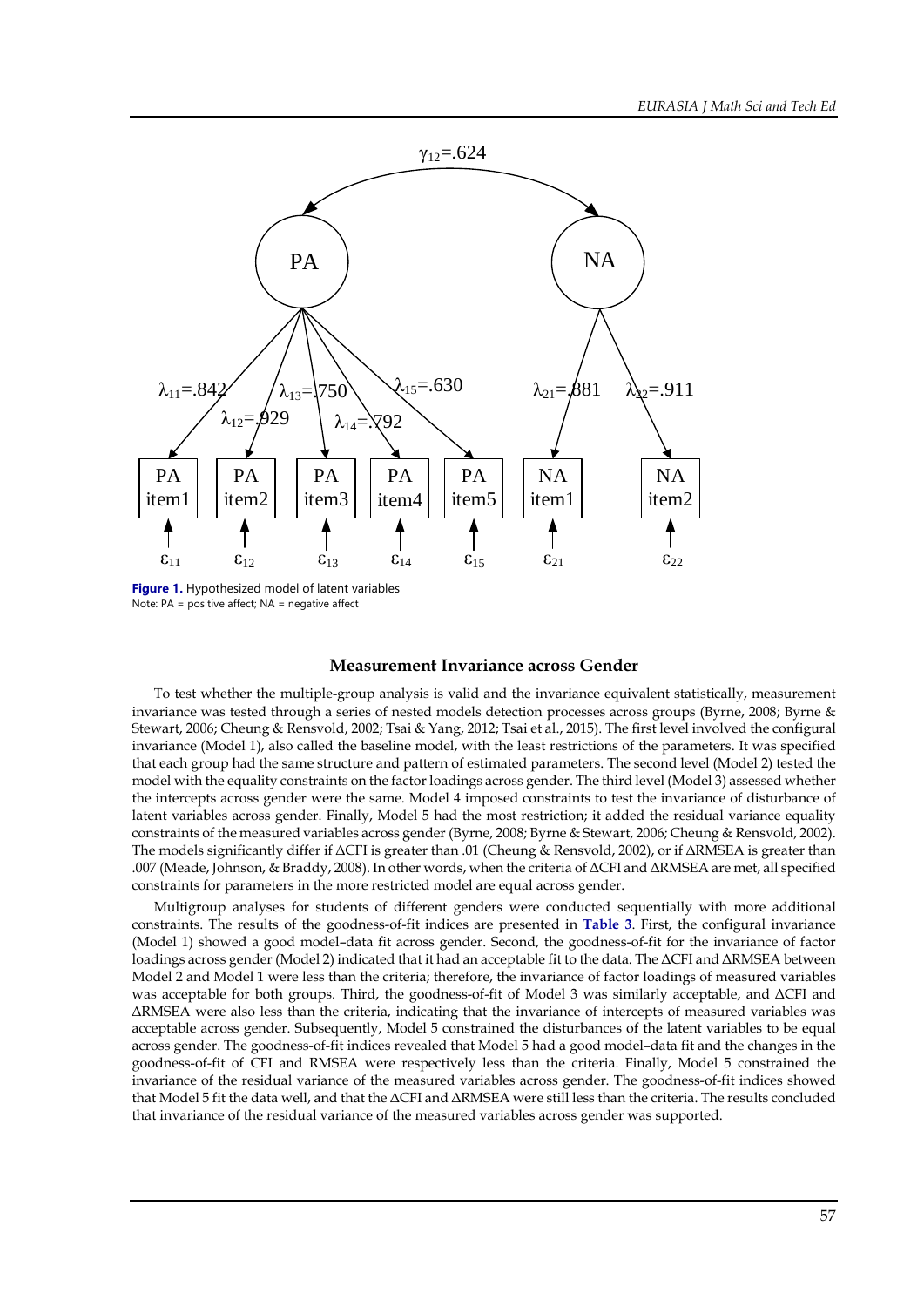|  |  | Table 3. Fit indices for multigroup analysis across gender |  |  |
|--|--|------------------------------------------------------------|--|--|
|  |  |                                                            |  |  |

| <b>Model</b>                     | $\chi^2$ | df | <b>CFI</b> | TLI  | <b>NFI</b> | <b>RMSEA</b> | <b>SRMR</b> | Model<br>Comparison | ΔCFI  | <b>ARMSEA</b> |
|----------------------------------|----------|----|------------|------|------------|--------------|-------------|---------------------|-------|---------------|
| Model 1                          |          |    |            |      |            |              |             |                     |       |               |
| Configural invariance            | 136.64   | 22 | .985       | .971 | .982       | .056         | .034        |                     |       |               |
| (unconstrained, baseline model)  |          |    |            |      |            |              |             |                     |       |               |
| Model 2                          |          |    |            |      |            |              |             |                     |       |               |
| Invariance of factor loadings of | 151.34   | 27 | .984       | .975 | .980       | .052         | .037        | 2 vs. 1             | 0.001 | 0.004         |
| measured variables               |          |    |            |      |            |              |             |                     |       |               |
| (measurement weights)            |          |    |            |      |            |              |             |                     |       |               |
| Model 3                          |          |    |            |      |            |              |             |                     |       |               |
| Invariance of intercepts of      | 166.73   | 34 | .983       | .979 | .978       | .048         | .036        | $3$ vs. $2$         | 0.001 | 0.004         |
| measured variables               |          |    |            |      |            |              |             |                     |       |               |
| (measurement intercepts)         |          |    |            |      |            |              |             |                     |       |               |
| Model 4                          |          |    |            |      |            |              |             |                     |       |               |
| Invariance of disturbances of    | 187.62   | 37 |            |      |            |              |             |                     | 0.003 | 0.000         |
| latent variables                 |          |    | .980       | .978 | .976       | .048         | .045        | 4 vs. 3             |       |               |
| (structural covariance)          |          |    |            |      |            |              |             |                     |       |               |
| Model 5                          |          |    |            |      |            |              |             |                     |       |               |
| Invariance of residuals variance |          | 46 | .972       | .985 | .967       | .052         | .050        | 5 vs. 4             | 0.008 | 0.004         |
| of measured variables            | 247.87   |    |            |      |            |              |             |                     |       |               |
| (measurement residuals)          |          |    |            |      |            |              |             |                     |       |               |

Note: Female group *N* = 795, male group *N* = 888; df = degree of freedom, CFI = comparative fit index, TLI = Tucker-Lewis index, NFI = normed fit index, RMSEA = root mean squared error of approximation, SRMR = standardized root mean square residuals.

**Table 4.** Parameter estimates for the different groups

|                  | <b>Male</b>                      |                                     | Female                           |                                     | <b>Total sample</b>              |                                     |  |
|------------------|----------------------------------|-------------------------------------|----------------------------------|-------------------------------------|----------------------------------|-------------------------------------|--|
| <b>Parameter</b> | <b>Standardized</b><br>estimates | <b>Standard</b><br><b>Deviation</b> | <b>Standardized</b><br>estimates | <b>Standard</b><br><b>Deviation</b> | <b>Standardized</b><br>estimates | <b>Standard</b><br><b>Deviation</b> |  |
| $\lambda_{11}$   | 0.852                            | .011                                | 0.850                            | .011                                | .842                             | .009                                |  |
| $\lambda_{12}$   | 0.910                            | .009                                | 0.910                            | .009                                | .929                             | .007                                |  |
| $\lambda_{13}$   | 0.739                            | .017                                | 0.776                            | .017                                | .750                             | .014                                |  |
| $\Lambda_{14}$   | 0.785                            | .013                                | 0.931                            | .013                                | .792                             | .011                                |  |
| $\lambda_{15}$   | 0.574                            | .019                                | 0.607                            | .021                                | .630                             | .017                                |  |
| $\Lambda_{21}$   | 0.872                            | .014                                | 0.885                            | .013                                | .881                             | .012                                |  |
| $\Lambda_{21}$   | 0.914                            | .014                                | 0.913                            | .013                                | .911                             | .011                                |  |
| $\gamma_{12}$    | 0.582                            | .026                                | 0.700                            | .022                                | .624                             | .018                                |  |

#### **CONCLUSION**

This initial investigation demonstrated favorable psychometric properties for the short version of a marine affect scale for a sample of Taiwanese junior high school students. NA and PA dimensions as well as the overall scale evinced high internal consistency. The content validity of the scale was confirmed by eight experts who examined the factors and items of each factor, and CFA supported that both factors in the structure of the scale had construct validity. Lastly, MGCFA confirmed the measurement invariance across gender for the sample.

The finalized scale comprised constructs for positive and negative emotions. The construct of positive emotions encompassed five items, which were: "I like to learn about the ocean," "I am satisfied when I learn about the ocean," "I like to participate in ocean-related activities," "I am satisfied when I participate in ocean-related activities," and "I like to participate in ocean-related activities with my family on holidays." Key words in the items such as "like" and "satisfied" indicated positive emotions, and consequently the participants' liking for and interest in marine knowledge. Moreover, the participants' willingness to partake in marine activities or actual experiences of these activities were associated with mental relaxation and led to positive emotions that were articulated by the items in the construct. This finding agrees with both positive psychology and the argument of Cherng and Lin (2000) that learners with positive emotions are fond of and satisfied with what they learn, enjoy learning it, and feel happy, excited, and satisfied about their learning outcomes. It also corresponded with the view shared by Light (2003) and Pringle (2010) that positive emotional experiences strengthen learner willingness to participate in further activities. Female participants in this study had a higher average score in the construct of positive emotions than male participants, which corresponded with the findings of Tseng (2007). The construct of negative emotions consisted of two items "I feel stressed by learning about the ocean" and "I feel stressed when participating in ocean-related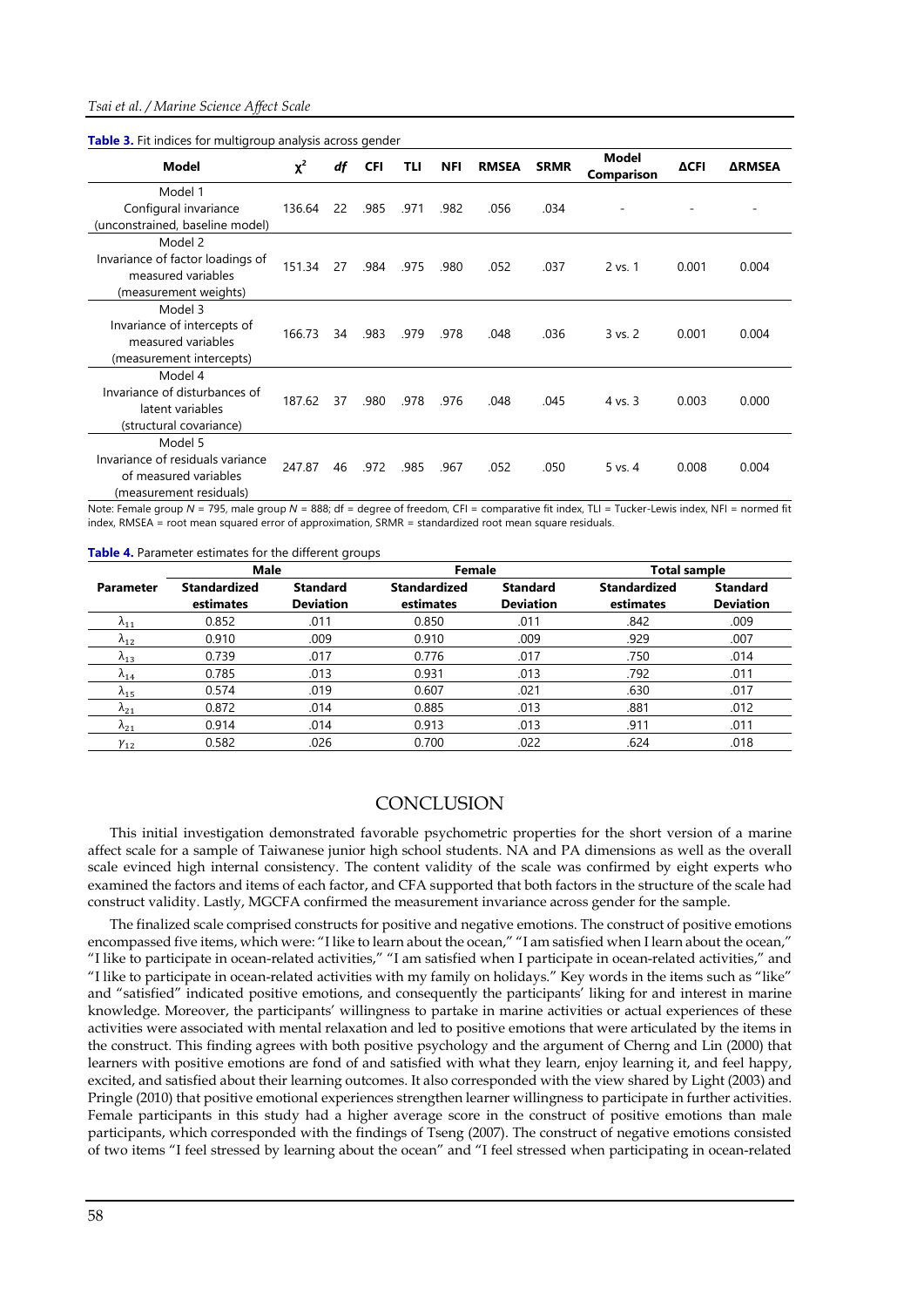activities." Male participants had a higher average score in this construct, suggesting that male students exhibit stronger negative emotions toward oceans than do their female counterparts. The average score was higher for positive rather than negative emotions, probably because acquiring marine knowledge and participating in marine activities, in contrast to attending lessons in math or literacy, allows the participants to unwind and enhance their interpersonal interactions, thereby experiencing more positive than negative emotions.

Marine science educators can use the marine science affect scale to enhance teaching efficacy by addressing students' emotions toward the ocean, as associated with their marine literacy or marine science knowledge. We also invited parents to use this instrument to quantitatively test their children's emotions toward the ocean so that they can suitably arrange marine leisure activities during vacations. Therefore, the developed scale may enhance marine science learning both in classrooms and in family life.

Although the present analyses provide evidence that the shortened Chinese version of the marine science affect scale could be used for Taiwan junior high students, this research has several limitations. First, all participants were Taiwanese ninth graders from the northern, central, southern, and eastern regions, but these were not a representative sample of Taiwanese junior high school students, limiting the generalizability of the results. Second, this study focused on the psychometric properties of the developed scale, and students were not separated into different groups (for example, those from coastal versus noncoastal states) for comparison. Third, indicators of sample characteristics which could influence students' positive and negative affects toward marine education were not measured, and thus could not be included in the analysis models to investigate the relationship between characteristics and scale scores. Despite these limitations, this study provides preliminary evidence that the marine science affect scale has adequate internal consistency, content validity, construct validity, and measurement invariance across gender. The scale appears sufficient to measure Taiwanese junior high school students' positive and negative affect toward marine science.

## ACKNOWLEDGEMENT

This research was funded by the Ministry of Science and Technology, Taiwan (Grant No.: MOST-104-2511-S-019 -003 -MY2, MOST-106-2511-S-019 -001, MOST-105-2511-S-019-001, and MOST-104-2410-H-019-035-MY2) and we also thank the Dr. Lin Jyh-Sheng to help the development of the scale.

#### REFERENCES

- Beauducel, A., & Wittmann, W. W. (2005). Simulation study on fit indexes in CFA based on data with slightly distorted simple structure. *Structural Equation Modeling*, *12*(1), 41-75.
- Bollen, K. A. (1989). *Structural equations with latent variables*. New York, NY: JohnWiley & Sons.
- Bradburn, N. M. (1969). *The structure of psychological well-being*. Chicago: Aldine.
- Byrne, B. M. (2008). Testing for multigroup equivalence of a measuring instrument: A walk through the process. *Psicothema*, *20*, 872-882.
- Byrne, B. M., & Stewart, S. M. (2006). The MACS approach to testing for multigroup invariance of a second-order structure: A walk through the process. *Structural Equation Modeling*, *13*(2), 287-321.
- Chang, H. C., & Cherng, B. L. (2010). The interaction effects between action control orientation and success/failure conditions on cognition, motivation, and emotion. *Bulletin of Educational Psychology*, *41*(3), 605-634。
- Chen, F. F. (2008). What happens if we compare chopsticks with forks? The impact of making inappropriate comparisons in cross-cultural research. *Journal of Personality and Social Psychology*, *95*, 1005-1018.
- Cherng, B. L., & Lin, C. S. (2000). The effects of action control training course. *Bulletin of Educational Psychology, 31*(2), 1-21.
- Cheung, G. W., & Rensvold, R. B. (2000). Assessing extreme and acquiescence response sets in cross cultural research using structural equations modeling. *Journal of Cross-Cultural Psychology*, *31*, 188-213.
- Cheung, G. W., & Rensvold, R. B. (2002). Evaluating goodness-of-fit indexes for testing measurement invariance. *Structural Equation Modeling*, *9*(2), 233-255.
- Chin, C. C. (2009). Developing an instrument for assessing college students' affection toward science writing. *Curriculum & Instruction Quarterly*, *12*(4), 113-140.
- Chiu, Y. C., Hung, S. C., & Chou, H. S. (2013). Development of physical education class affection scale for college students. *Sports & Exercise Research*, *15*(2), 182-194.
- Crawford, J. R. & Henry, J. D. (2004). The positive and negative affect schedule (PANAS): Construct validity, measurement properties and normative data in a large non-clinical sample. *British Journal of Clinical Psychology*, *43*, 245-265.